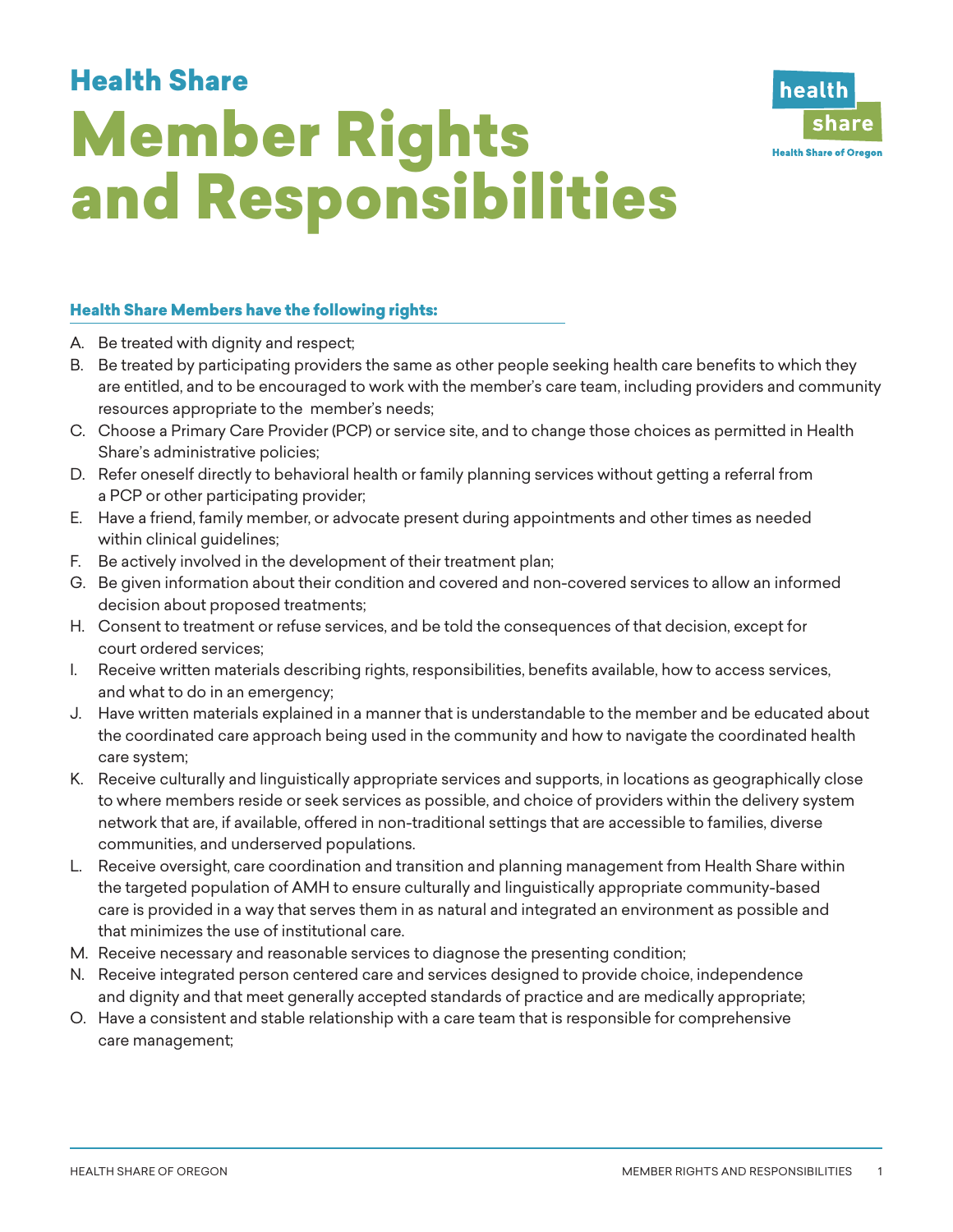

- P. Receive assistance in navigating the health care delivery system and in accessing community and social support services and statewide resources including but not limited to the use of certified or qualified health care interpreters, and advocates, community health workers, peer wellness specialists and personal health navigators who are part of the member's care team to provide cultural and linguistic assistance appropriate to the member's need to access appropriate services and participate in processes affecting the member's care and services;
- Q. Obtain covered preventive services;
- R. Have access to urgent and emergency services 24 hours a day, 7 days a week without prior authorization;
- S. Receive a referral to specialty providers for medically appropriate covered coordinated care services, in the manner provided in the CCO's referral policy;
- T. Have a clinical record maintained which documents conditions, services received, and referrals made;
- U. Have access to one's own clinical record, unless restricted by statute;
- V. Transfer of a copy of the clinical record to another provider;
- W. Execute a statement of wishes for treatment, including the right to accept or refuse medical, surgical, dental or behavioral health treatment and the right to execute directives and powers of attorney for health care established under ORS 127;
- X. Receive written notices before a denial of, or change in, a benefit or service level is made, unless a notice is not required by federal or state regulations;
- Y. Be able to make a complaint or appeal with the Health Plan Partner or Health Share and receive a response;
- Z. Request a contested case hearing;
- AA.Receive certified or qualified health care interpreter services;
- AB. Receive a notice of an appointment cancellation in a timely manner;
- AC.The right to request a second opinion; and
- AD.To ensure that Health Share of Oregon members receive all benefits and services to which they are entitled without discrimination.

## Health Share members have the following responsibilities:

- A. Choose, or help with assignment to, a PCP or service site; PCD or Primary Mental Health Provider;
- B. Treat Health Share staff, provider, and clinic staff members with respect;
- C. Be on time for appointments made with providers and to call in advance to cancel if unable to keep the appointment or if he/she expects to be late;
- D. Seek periodic health exams and preventive services from his/her PCP, PCD or clinic;
- E. Use his/her PCP or clinic for diagnostic and other care except in an emergency;
- F. Obtain a referral to a specialist from the PCP or clinic before seeking care from a specialist unless self-referral to the specialist is allowed;
- G. Use urgent and emergency services appropriately, and notify the member's PCP or clinic within 72 hours of using emergency services, in the manner provided in the CCO's referral policy;
- H. Give accurate information for inclusion in the clinical record;